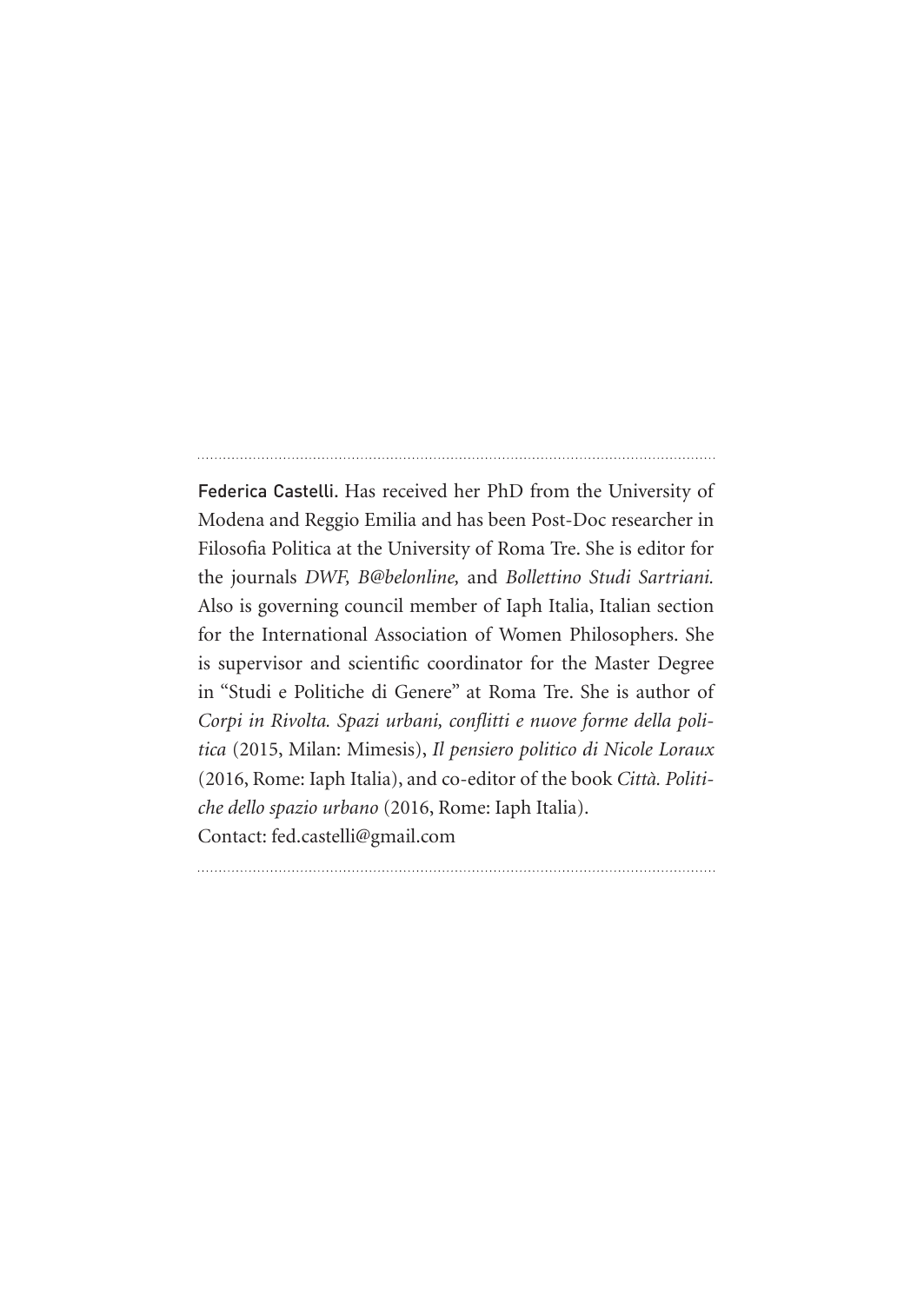# **WOMAN AND STASIS: TWO 'UNPOLITICAL' OPERATORS OF THE POLITICAL**

## Federica Castelli

Università Roma Tre

# DOI: 10.17450/180111

Reception date:  $11<sup>th</sup>$  July 2017; acceptance date:  $22<sup>th</sup>$  December 2018. This article is the result of research activities held at the Dipartimento di Filosofia, Comunicazione e Spettacolo - Università Roma Tre.

# **Abstract**

This paper investigates the relationship between sexual difference and stasis as it is defined by Nicole Loraux in her studies on conflict and politics in classical Athens. As one of the most influential researcher of the classical city, Loraux has investigated the relationship between division and oblivion in the Greek political space, pinpointing the fundamental relationship between politics and conflict and highlighting the division at the heart of the rhetoric of the "City as one", *Hé Polis,* and as an harmonic and rational space of freedom and logos.

## **Keywords**

Stasis, women, conflict, politics, sexual difference.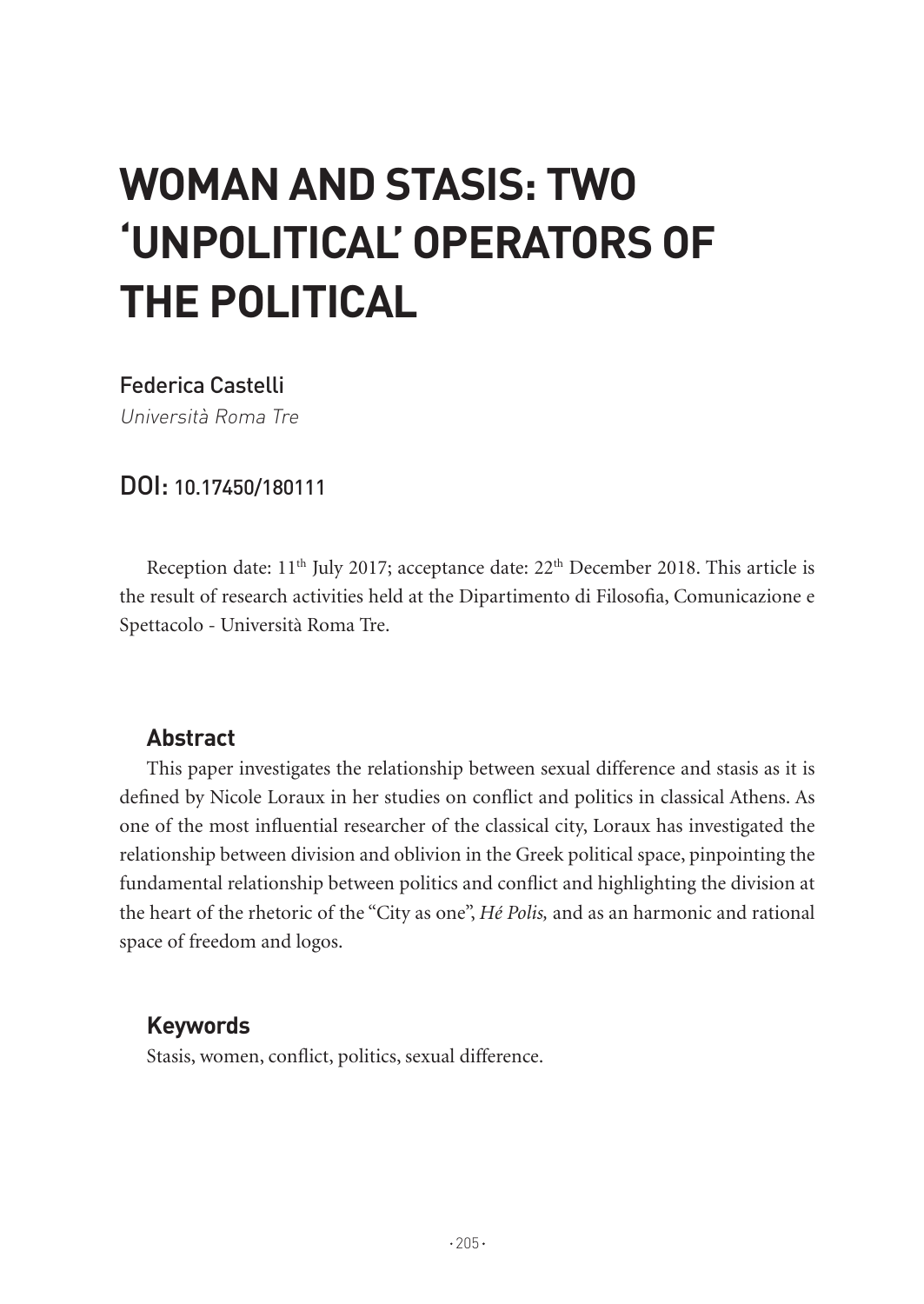#### **Resumen**

Este artículo investiga la relación entre la diferencia sexual y la estasis tal como la define Nicole Loraux en sus estudios sobre el conflicto y la política en la Atenas clásica. Como uno de los investigadores más influyentes de la ciudad clásica, Loraux ha investigado la relación entre división y olvido en el espacio político griego, identificando la relación fundamental entre política y conflicto y destacando la división en el corazón de la retórica de la "Ciudad como uno ", *hé polis,* y como un espacio armónico y racional de libertad y logos.

## **Palabras clave**

Estasis, mujeres, conflicto, política, diferencia sexual.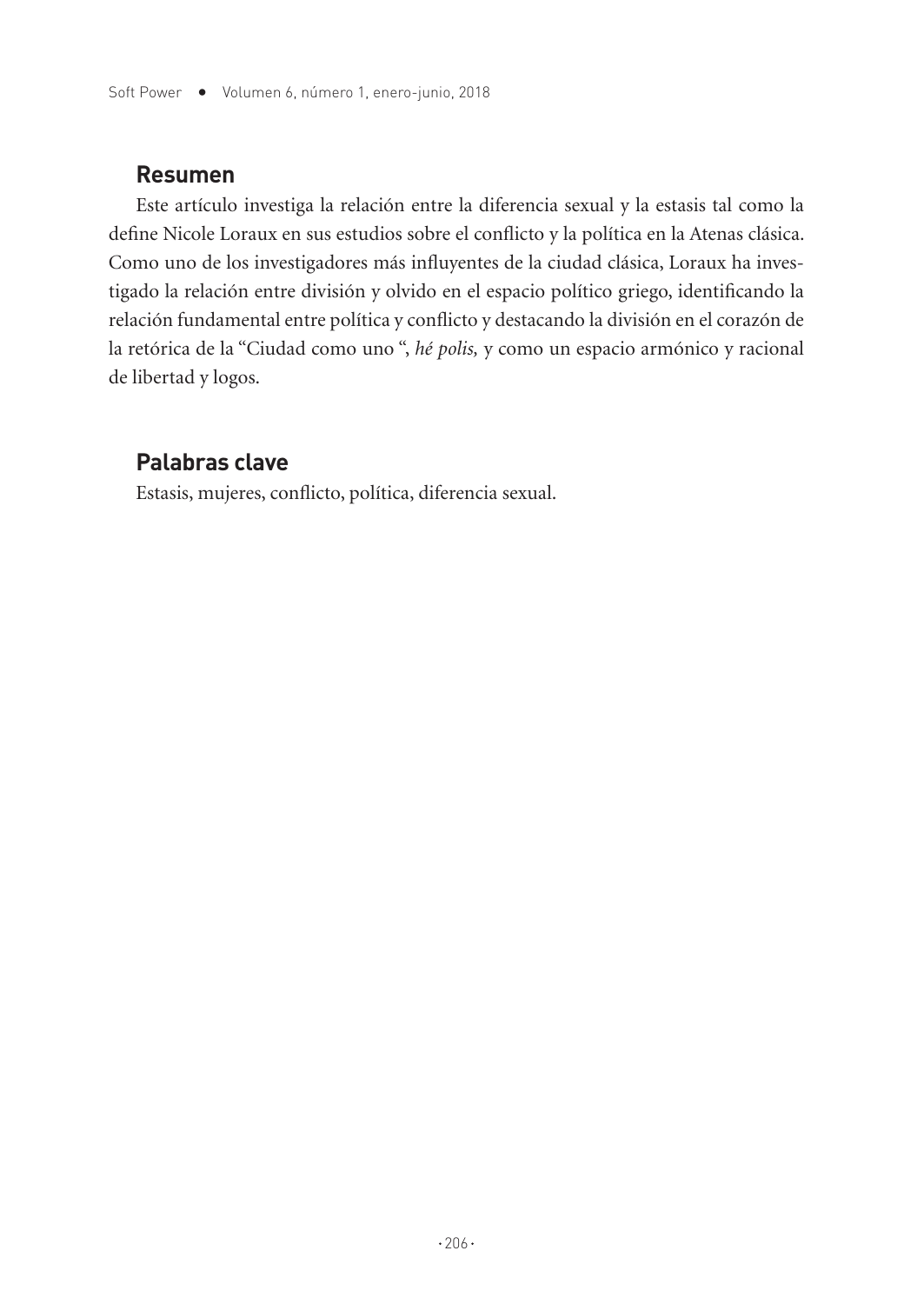Nicole Loraux's analysis of the Athenian culture names the foundational role of conflict and division in political spaces. Analyzing on the inescapable dimension of "two-ness" –which does not just mean dichotomies, nor opposing and dialectical relationships between two elements– and its insolvable bond with politics, Loraux challenges most of the research premises both in the philosophy of politics and historical studies, reinventing them in their fundamentals. Although her studies on the coextensivity of politics and conflict focus on a specific time – the Athenian polis of the 5th century BC–, her categories and reflections speak to a broader and more general frame, going beyond the classical city, shedding light on some fundamental political issues of our times. Her work has demonstrated to be a useful and important tool for broader political horizons and has revealed to be fundamental for any analysis of politics, conflict, and violence in our present times.

Rethinking politics and democracy today means to face what the democratic rhetoric claims as its foundational and genealogical dimension. As the Athenian polis has often been praised as the birthplace for our contemporary democracies, all discourses arguing such a genealogy reproduce its official self-representation, its civic values and the image of politics in democracy as a harmonic, consensual, free, and rational space (Loraux, 1980, 2006a). Hence, they also reproduce the Athenian denial of the civic conflict, the stasis, as well as its refusal of difference, division, and disorder.

Loraux (2006b) refuses the archetype of the Athenian polis, and emphasizes the radical value of a political body which is able to assume its undeniable component of conflict. Western politics aims to be what the polis pretended to be: a neutralizing homogenous space of order, freedom, and rationality. The political challenge behind Loraux's focus on conflict and division is clear: a civic space that understands the conflictual dimension as constitutive element of politics is, according to Loraux, able to take on responsibility of its ambivalence, and its bond with division and difference, which is as strong as the ideological bond of consensus and brotherhood.

Loraux gives absolute centrality to the investigation of the relationship between politics and conflict, pinpointing difference and division at the heart of the *Hé Polis*  ("The City") and its political image of a homogenous, peaceful, rational and orderly *kosmos.* The Athenian democracy is built on the systematic denial of real conflicts and historical divisions. This becomes evident in the Athenian myth of autochthony, which removes both the idea of sexual reproduction and conflict from the civic space (Loraux, 1996). The City wants to be one, and always the same: an everlasting and never-ending entity standing strong against the multiplicity of time, against historical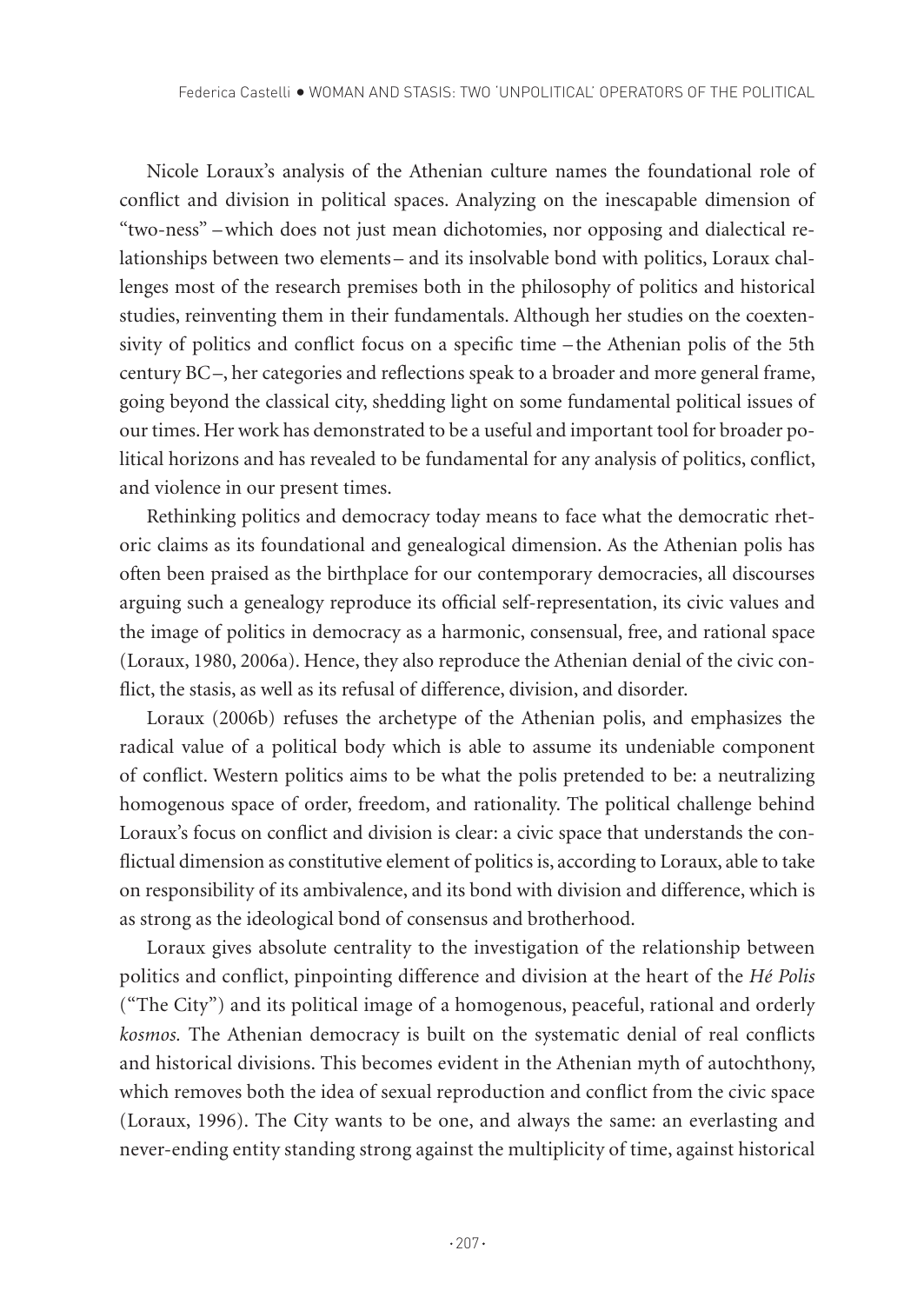events and processes of change. Therefore, the City has to remove, deny, and forget about all those elements that interrupt and trouble the civic *αεí*, the recurring and perpetual time of the "City as one".

The Athenian polis articulates a double image, reflecting the Athenian civic values: on one side, we find "the City" in peace, held by an invisible weave of harmony that holds all the citizens together in a big and unmatched family, and is supported by the orderly dimension of civil institutions; on the other side: the City in arms, fighting against other poleis. These two sides of the Athenian polis produce an ideology where conflict inside civic space is just impossible to imagine.

In order to overcome this static and artificial image of the City, we have to investigate its internal tensions and inner contradictions. We have to doubt civic discourse and its ideology of meson. We have to expose the polis, and politics, to what it refuses: those divisions that actually lay the foundations of the political space as much as they menace to destroy it.

Civic orthodoxy puts stasis –the conflict inside civic space– in strong opposition to the glorious and just war outside the city walls, *polemos. Polemos* is the name of the civic, political, and heroic conflict. The paradigm of civic magnificence *polemos* gathers all citizens in one people of warriors who are ready to face "beautiful death": the glorious fearless death of those who die for their polis. Opposed to *polemos,* stasis is the name of the civil war, which is always bloody, and blinded by rage; it is the cruel and irrational internal conflict. Stasis is the name of fights and murder in the streets; it is the clashes where the homicide fury seduces and drags in women; it is the conflict where everything is admitted and the most horrible murders happen.

By imposing a clear dichotomy between stasis and *polemos,* the City puts conflict outside the political space, imagining polis as a peaceful unity. Following the ideology of an egalitarian polis rooted in meson, conflict is put outside, where it turns into a licit and desirable war. Inside the polis there is no place for anything else but peace. Outside, conflict is protected by the goddess Athena. As a virgin and warrior, she leads the Athenian people – called *Stratos* (army) by Aeschylus (1984), indeed– in the battle. Stasis and *polemos* outline a good and a bad side of the political conflict and they do it spatially: inside or outside the civic space, the conflict is a menace or a vocation. While war reinforces the political community, civil conflict destroys the polis from the inside, damaging social bonds.

The Aeschylean tragedy *The Eumenides* tells us about the political overcoming of stasis into *polemos*. In the three works of his tragic trilogy, Aeschylus describes the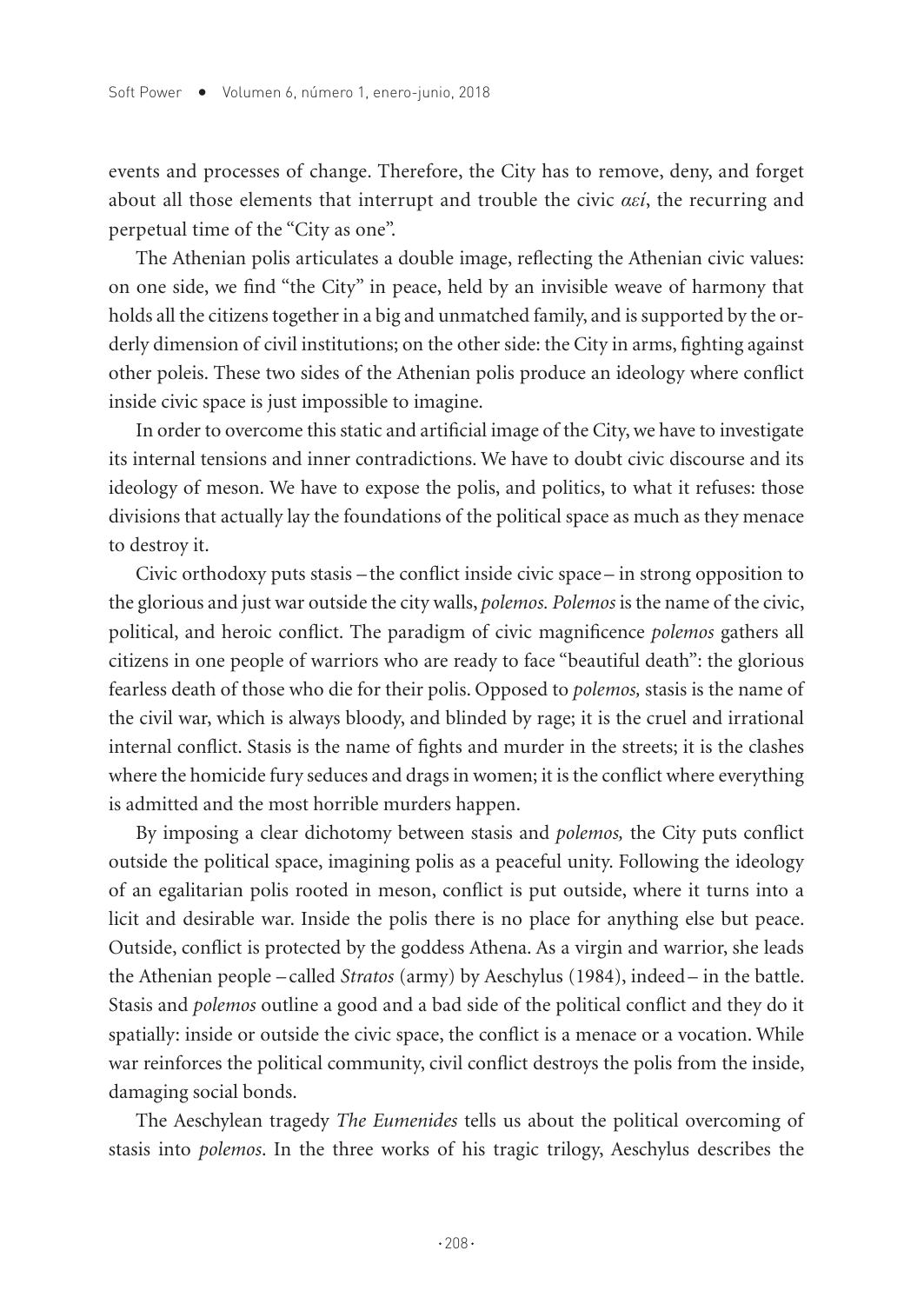proliferation of crime and murder "in the family", to be intended as a metaphor for the political space. Erinyes are figures of discord. They embody the ferocious violence that destroys civic equilibrium and drowns the City in blood. Their presence inside the civic space has to be prevented because discord must stay outside the city walls. Their final transformation into Eumenides, guardians of the City, reveals something crucial: the implicit symbolic process through which social conflict is overcome by civic practices. From unpolitical disorder to political order, from dissension to harmony, conflict assumes the role of dysfunction and disease of the civic order. In the civic discourse stasis is a *loimos*, a catastrophe, and a curse; it is a *phtorà*, a disease of the political. Denying any bond between politics and conflict, Athens equates stasis to a catastrophe coming from outside its peaceful and rational boundaries. It is a curse and a menace that brings disorder and chaos inside the political community, and leads to a subversion of all civic values and social bonds.

Stasis – as the term suggests us– designates the ambivalence par excellence for the civic official discourse: between confusion and order, motion and stillness. Stasis is the name of disagreement as sedition; it is the faction, the stance on something that turns into division and degenerates into violence and murder. Stasis is the movement of the "two" –as a symbol of division– against civic unity. While *polemos* gathers citizens into a unicum, stasis divides the polis from the inside. Killing a citizen is killing your own brother, your equal, yourself. That is stasis in the civic representation: the horror of regression to brutality, the subversion of civic values, the end of unity and the return of multiplicities; a catastrophe for an order that pretends to be universal.

By means of various strategies, *Hé Polis* enacts a veto to division, to the "two" that both founds the political space and menaces it. This is true both for stasis and for sexual difference. They are both operators of the civic public discourse upon which the civic image of the polis is built. Identified as not political dimensions, they structure by contrast what it is to be intended as political: freedom, logos, brotherhood, and consensus. As said, the myth of autochthony, and the brotherhood of citizens it implies, denies both the division and sexual reproduction. With one single narrative dispositive both operators of division are neutralized in the official discourse. *Hé Polis* is a civic family made of equals and brothers who are all born directly from the Athenian soil. It excludes from representation both the internal conflict –that the blood-relation puts as natural and unnatural at the same time– and women as a "race" that embodies a (sexual) difference that menaces the City. Both differential operators of the political, woman and conflict are at the same time coextensive to the political space and interdicted from it.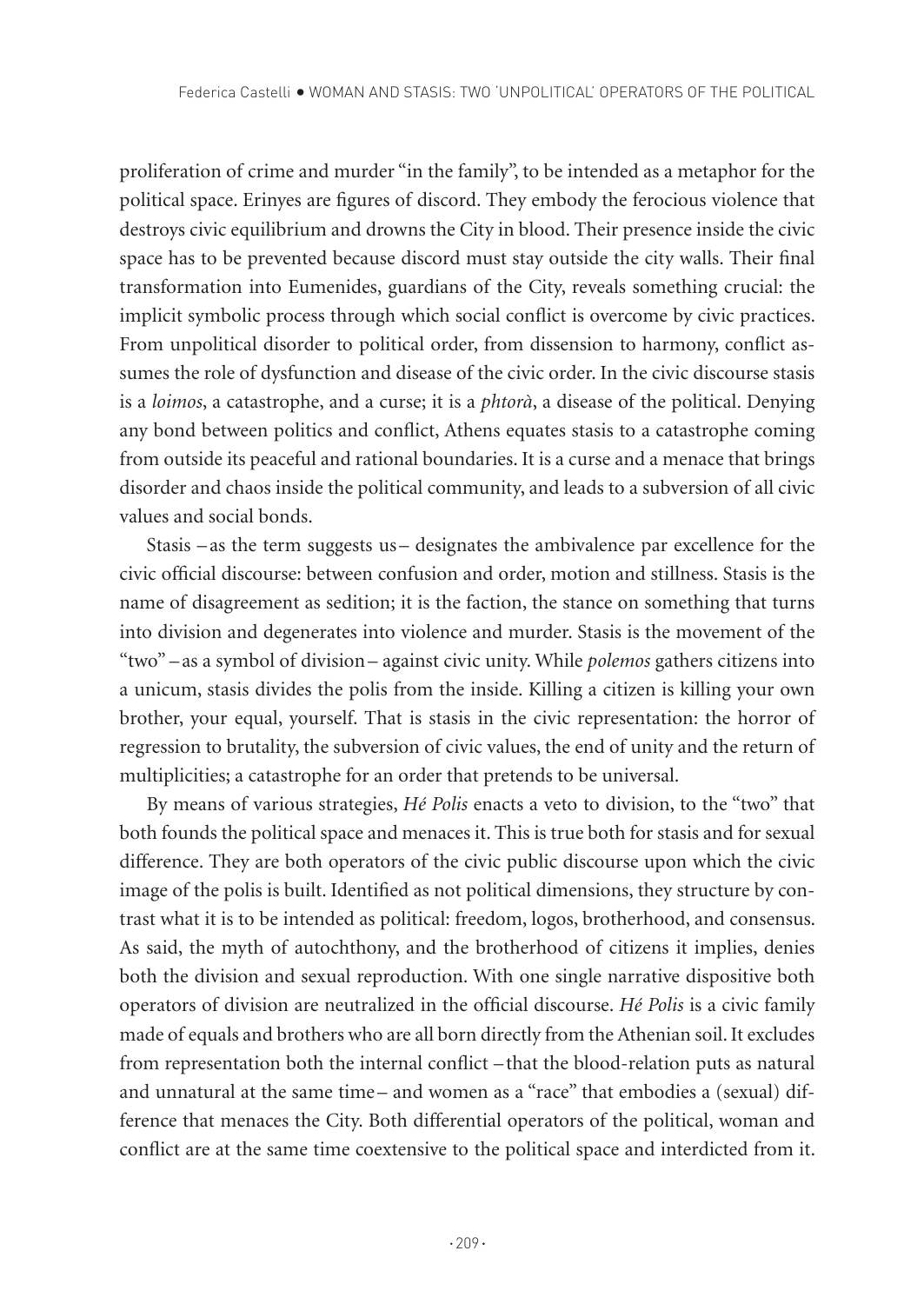They are denied, derealized and banned by the official discourse. It is no surprise, then, that the civic image sets them together: as the civic order starts to crack women appear on the scene. Loraux highlights the inevitable and verifiable bond between conflict and female sex in the civic discourse: once the "City as one" is spoiled by stasis, it is impossible for the civic discourse not to face what most radically calls into question its logic of identity, that is –according to Loraux– sexual difference. That is why every discourse on conflict ends up in an argument on women as elements of disorder.

Polemos is for men, while stasis involves women. Is it because, following the myth, the appearance of their "race" has divided the humanity in two, causing the fall of Anthropos into the necessity of birth and death? Besides Erinyes, classical thought provides us with plenty of representations of this bond, such as Helen, who embodies Eris and is the cause of the bloody war of Troy; or Pandora, introducing *Ponos* – son of the goddess Eris– among mortals; the lyric poet Pindar defines the civil war as *antìaneira* (hostile to *andres*), using the same term that in the Greek cultural tradition had already used for Amazons. There are several tales suggesting a secret link between the city as divided into two opposite parties, and describing women as "half of the city". In his description of the horrors of stasis in Corcyra, Thucydides proposes an identification between civil war and women: subverting any rule, during stasis women fight together with citizens; roaring and turmoiling, they hit enemies with shingles from the roofs. This has nothing to do with the schemes and the order of the *oplitic* war, nor has it anything to do with glorious death on the battlefield. The clash is conducted with improvised unconventional weapons, in a shameful conflict. Thucydides promotes this association by a characterization of the stasis as a conflict that undermines courage and the *andreia* upon which the civic order is built. Through the subversion of values and the overturning on the linguistic level it produces (*andreia/antìaneira*), stasis, conflict in the city, seizes the name for *andreia* and gives life to a clash that has nothing to do with the courage of men fighting for their city. Once virility is attacked, the woman enters the scene. Civil war is *anandros,* destroying *andreia* and those male values that establish the civic space. *Oplitic* composure is replaced by massacres in the streets, by shouts, and women fighting. No glory: death in stasis is a dreadful, inglorious, body lying on the street side. It is a dishonorable, female death. When brothers kill one another the taboo of murder in the family is broken, a crime that both theatre and official civic discourses depict as female. In this classical ideology, murder in domestic space and massacre of one's own lineage (namely of male members of the family) is a woman's thing. That is why Clytemnestre's death by his son Orestes is an awful derailment the Erinyes have to punish. Murder in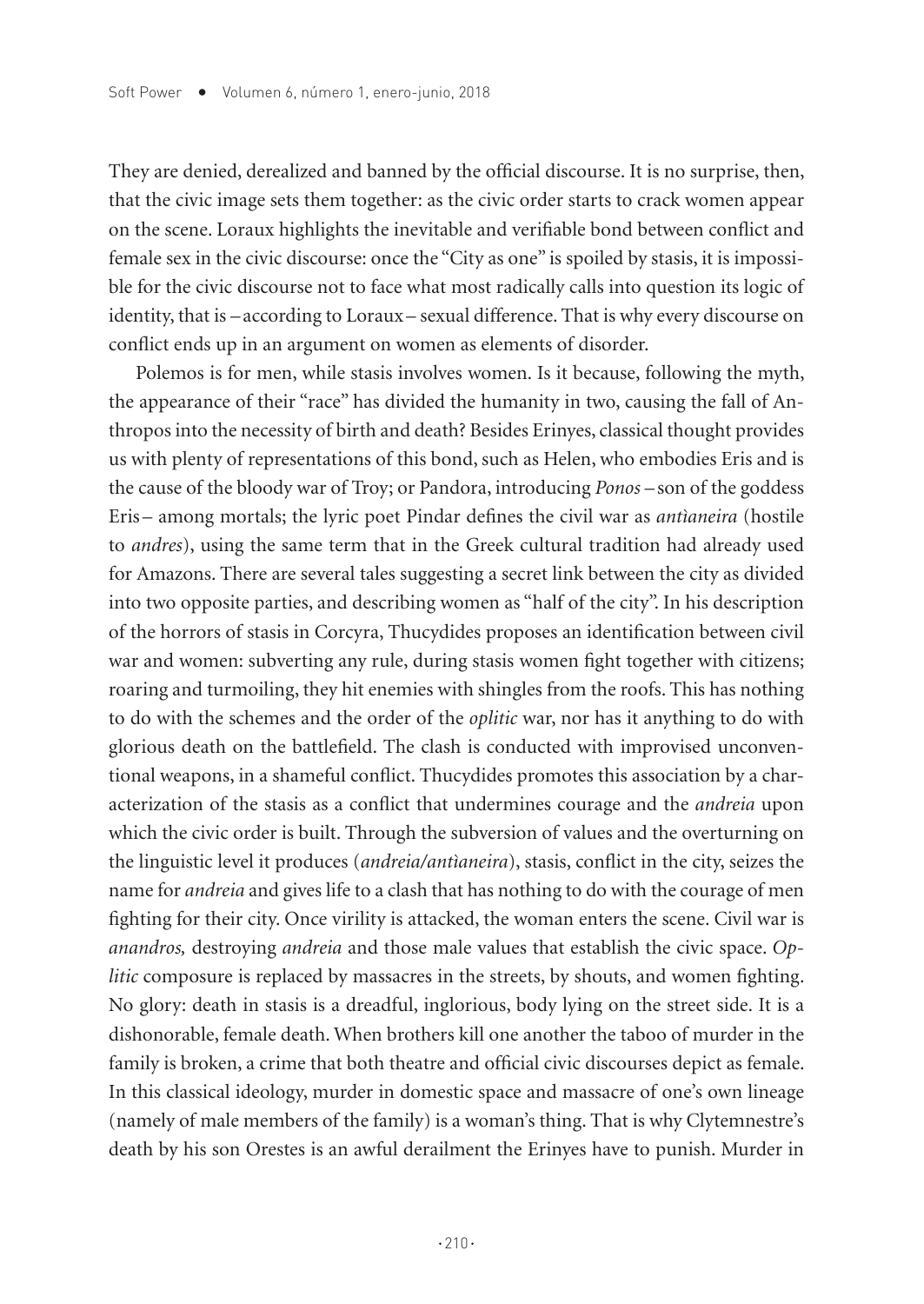the family is a horrible crime against nature and it is a woman crime, since the woman's status in human *phusis* is ambiguous and uncertain for Greeks.

There is another overlapping point between women and stasis. In the official civic rhetoric, *politikos* is the man who can forget the injustice received, overcoming his rage through civic friendship. Remembrance of injustices menaces the "City as one"; any possibility of revenge, retaliation, and division must sink into oblivion. Politics, Loraux (2006a) says, has a strong link with oblivion, since the very idea of what is political arises from the oblivion of what is to be considered not political or "unpolitical" (bodies, nature, violence, sexual difference); stasis, instead, lives through remembrance. The wrath and grief, fostered by remembrance, establish a continuous repetition, a perpetual presence in mourning, an *αεí* challenging the *αεí* of the City.

Remembrance is an "unpolitical" act. In order to preserve unity in the civic community, the polis enacts several strategies, all rooted into oblivion, which is recognized as a civic value. The political practice of oblivion is what Loraux identifies as the most evident label of the Greek political space, making it possible to think the "City as one". Like Poseidon –who forgets his rage after his defeat in the challenge with Athena for being the eponymous god of the Athenian polis–, the citizen has to forgive and forget. That is why in 403 BC, after Thirty Tyrants and the civil war, Athens will decide for a general amnesty imposing an oath of oblivion to all its citizens.

Amnesty/Amnesia: division must sink into oblivion, since remembrance of conflict leads to vengeance. Once again, it is no surprise that in the Athenian civic discourse women become official figures of remembrance. The unpolitical feminine refusal to forget is a menace for the City, since it carries the risk of division in the political space through rage and resentment, through the recurrence of mourning and remembrance of grief. Women are memory, remembrance; during pregnancy, their bodies become memory and protection of the male mark; they are the sorrow that leads to vengeance and division; they are the excess in the political normativity; they are a menace for the political fiction of the "City as one"; they are the risk of falling into discord, conflict, division. This is why, according to ancient Greeks, women are not political.

As an operator of division, the "race of women" is linked to stasis and memory; to revenge and to its wrath. The division women bring in the political space has to be excluded, and both the conflict and the feminine have to be disarmed, neutralized, conformed, in order to be admitted into the civic discourse. Remembrance, women, and stasis can all be overcome by a neutralizing integration in the civic discourse and institutional practices. Once neutralized, we find them all together in a very political